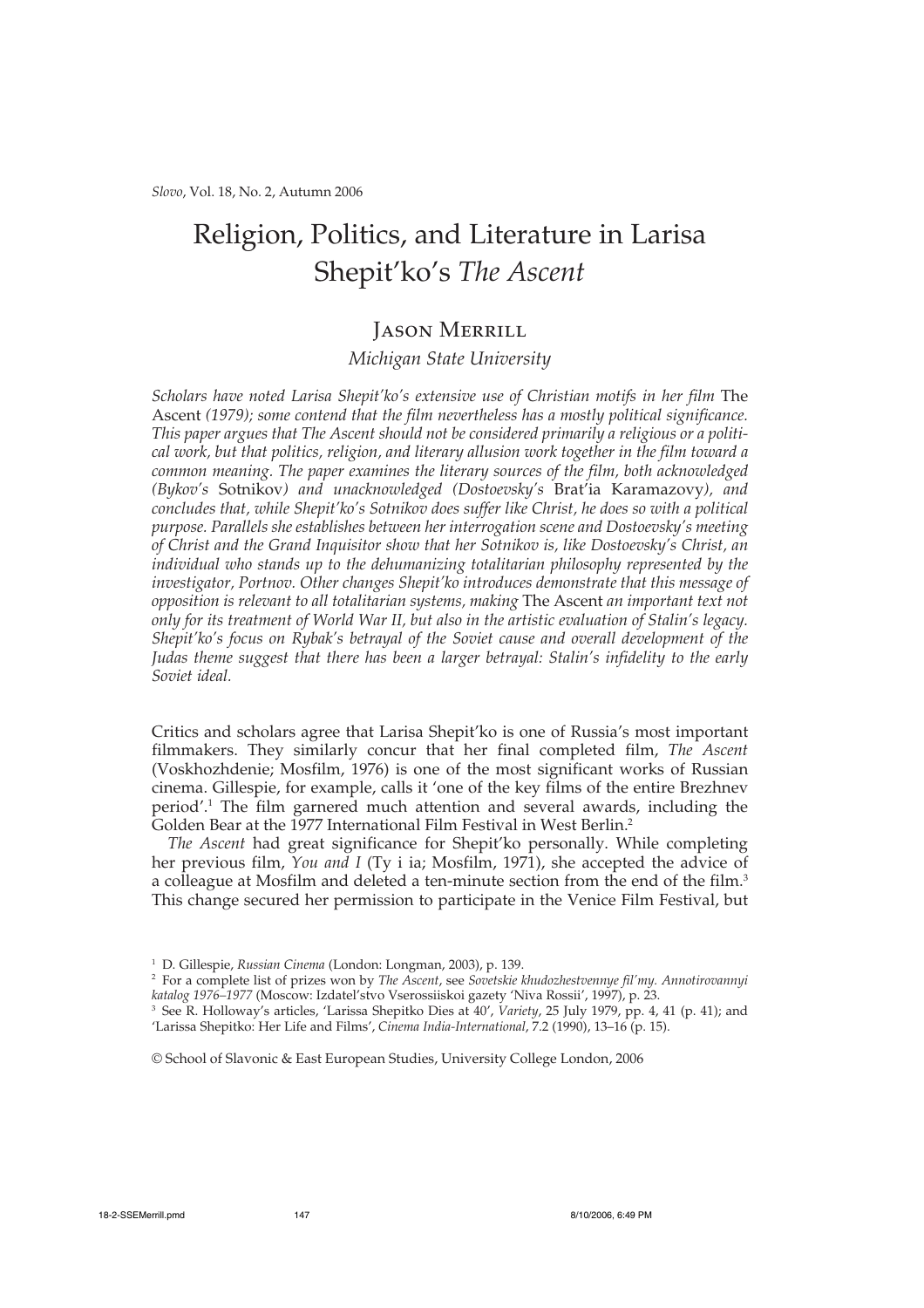also, in her view, compromised the quality of her film. While pregnant in 1973, she fell and suffered concussion and damage to her spine, requiring her to lie in hospital for seven months, a time she later described as a '*dolgoe puteshestvie v sebia*' ('a long journey into myself').<sup>4</sup> Shepit'ko emerged from this brush with death feeling that her next film would be her last. She wanted this work to express her true and complete worldview, and therefore resolved to never again compromise or make changes suggested by others; she would be guided only by her own ideas and would '*nikogda i nikomu ne doveriat*' ('never trust anyone').5 When Shepit'ko, '*v novom svoem sostoianii*' ('in her new state') as she termed it, read Vasil' Bykau's *Sotnikov*, the film project quickly took concrete shape, because she realized that she '*ne mogla by naiti drugogo materiala*' ('would not be able to find other material') that would '*peredat' svoi vzgliady na zhizn', na smysl zhizni*' ('convey her outlook on life, on the meaning of life').<sup>6</sup> Having found the ideal literary basis for her film, Shepit'ko began work with her customary zeal. Iurii Klepikov, with whom Shepit'ko co-wrote the film's screenplay, recalled how much of the work she took upon herself, unlike all other directors with whom he had worked. Shepit'ko spent so much time writing and rewriting scenes as well as asking questions and making notes about the smallest of details, that he feared their adaptation of Bykau's novella would never be completed.7 Despite his concerns and the physical suffering Shepit'ko and others endured while filming in the harsh winter environment, *The Ascent* was completed and became both Shepit'ko's last film, as she had predicted, and a powerful statement of her worldview, as she had desired. It was the first film for which she was proud to say she took full responsibility '*za kazhdyi millimetr plenki*' ('for every millimeter of the film').8

In *The Ascent* two partisans are sent to find food for their starving unit. Rybak and Sotnikov head toward a farm where Rybak once lived while hiding from the Germans; when they find only its burned remains, they continue on to the nearest village. They come to the house of the village elder, who they assume must be collaborating with the Germans. Rybak does not shoot the elder but takes a sheep, which he kills and carries off. On the way back to the unit they are confronted by a police brigade, and in the firefight Sotnikov is wounded in the leg. He intends to commit suicide rather than be taken alive, but Rybak drags him away and helps

<sup>4</sup> L. Rybak, 'Poslednee interv'iu', in *Kniga o Larise Shepit'ko*, ed. by E. Klimov (Moscow: Iskusstvo, 1987), pp. 179–94 (p. 188). The birth of her son at this same time reinforced this fatalistic desire to have *The Ascent* be a comprehensive expression of her self; Shepit'ko said that '*Ia khotela by, chtoby po etomu fil'mu moi syn uznal obo mne, o moem mirooshchushchenii, o moem zhiznennom vybore, o moikh idealakh*' ('I would like this film to enable my son to find out about me, my world view, my life choice, and my ideals') (A. Romanenko, 'Larisa Shepit'ko: "Kinematograf chitaet Vasilia Bykova" (Beseda s rezhisserom)', *Ekran 76–77* (1978), pp. 70–75 (p. 70)).

<sup>5</sup> V. Golovskoi, *Kinematograf 70-kh. Mezhdu ottepel'iu i glasnost'iu* (Moscow: Materik, 2004), pp. 260–61.

<sup>6</sup> Rybak, 'Poslednee interv'iu', p. 190. *Sotnikov* was published in *Novyi mir* in 1970; I will refer to its author by the Belorussian form of his name, Bykau, whereas many critics cited in this article use the Russian form, Bykov.

<sup>7</sup> Iu. Klepikov, 'Imet' tsel'', in *Kniga o Larise Shepit'ko*, ed. by E. Klimov (Moscow: Iskusstvo, 1987), pp. 92–95 (p. 93).

<sup>8</sup> Rybak, 'Poslednee interv'iu', p. 190.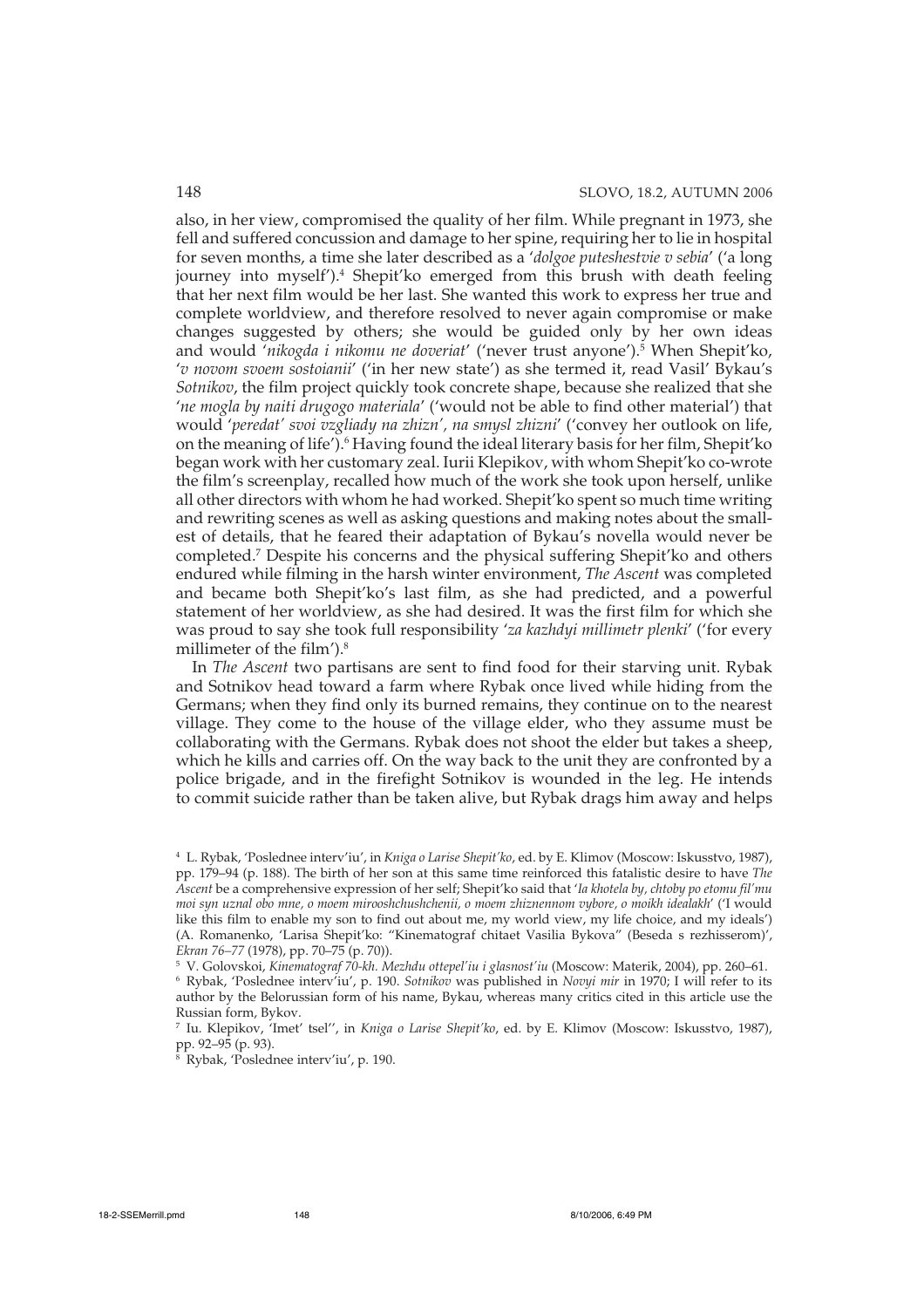him to the first house they find, which is occupied by Demchikha and her several children. As they are deciding what to do with Sotnikov, another unit appears. Rybak and Sotnikov hide in her attic, but a cough from the sick Sotnikov gives them away (although it is Rybak who actually surrenders). They and Demchikha are arrested and transported to prison. Sotnikov is the first to appear before the investigator Portnov, a local man who has gone over to the Germans. Despite torture branding with a red star — Sotnikov refuses to provide any information. Rybak, on the other hand, answers the investigator's questions, all the while convincing himself that he is playing games with the enemy and will be able to save himself and not be a traitor. Portnov offers to spare his life if he will join the occupation police. Rybak is appalled at the thought, but Portnov has sensed weakness in him. Sotnikov and Rybak are thrown in a basement holding cell, where they are joined by Demchikha, the elder (who later reveals to Sotnikov that he is working with the partisans), and Basia, a young Jewish girl who was found hiding but will not disclose who hid her. In the morning they are led out for execution. Sotnikov tells Portnov that he shot the police officer who died the previous day, and asks him to release the others. When Portnov refuses, Rybak reminds him of his offer and agrees to join the police. The four remaining condemned, accompanied by Rybak and German soldiers, are marched to the gallows. After they are executed, Rybak returns to the station, where he tries to hang himself in the latrine but is unsuccessful. The film ends with him howling in desperation as he views the walls of the station courtyard, looks out through the closing gate, and realizes what he has done.

While *The Ascent* is set in occupied Belorussia during the harsh winter of 1942, Shepit'ko — whose other films concern contemporary problems — made it clear that she saw it as much more than a war film. She argued that the war was still morally important more than thirty years later, when the construction of a new society '*kazhdyi chas trebuet ot cheloveka dukhovnogo vybora*' ('requires one to make spiritual choices all the time'), and that the film first and foremost was intended to '*otvetit' na segodniashnie voprosy*' ('answer modern-day questions').9 Shepit'ko achieves this contemporary focus by refashioning images found in Bykau's novella and adding others with religious or political significance.

Despite potential political trouble, Shepit'ko called attention to the religious nature of her film. She called *The Ascent* '*moia Bibliia*' ('my Bible')10 and defined its genre as a '*neopritcha*' ('neo-parable').11 Shepit'ko's change of title (from Bykau's *Sotnikov*) emphasizes the film's religious subtext; the 'ascent' of the title is a word associated with Christ that suggests His ascent of Golgotha (Shepit'ko lingers on the climb up the road to the gallows) or His ascent into heaven after the resurrection.<sup>12</sup> Several critics have discussed the film's dense web of Christian imagery and shown

<sup>9</sup> L. Karakhan, 'Krutoi put' "Voskhozhdeniia"', *Iskusstvo kino* (October 1976), pp. 85–101 (pp. 86–87).

<sup>10</sup> Rybak, 'Poslednee interv'iu', p. 190.

<sup>&</sup>lt;sup>11</sup> Romanenko, 'Larisa Shepit'ko: "Kinematograf chitaet Vasilia Bykova"', p. 70. This name suggests that Shepit'ko saw the film as a religious parable (prichta) relevant to contemporary times (neo).

<sup>&</sup>lt;sup>12</sup> Shepit'ko's film *Wings* (Kryl'ia; Mosfilm, 1966) also ends with an 'ascent', when the former fighter pilot Nadezhda Petrukhina takes a plane on an unauthorized flight.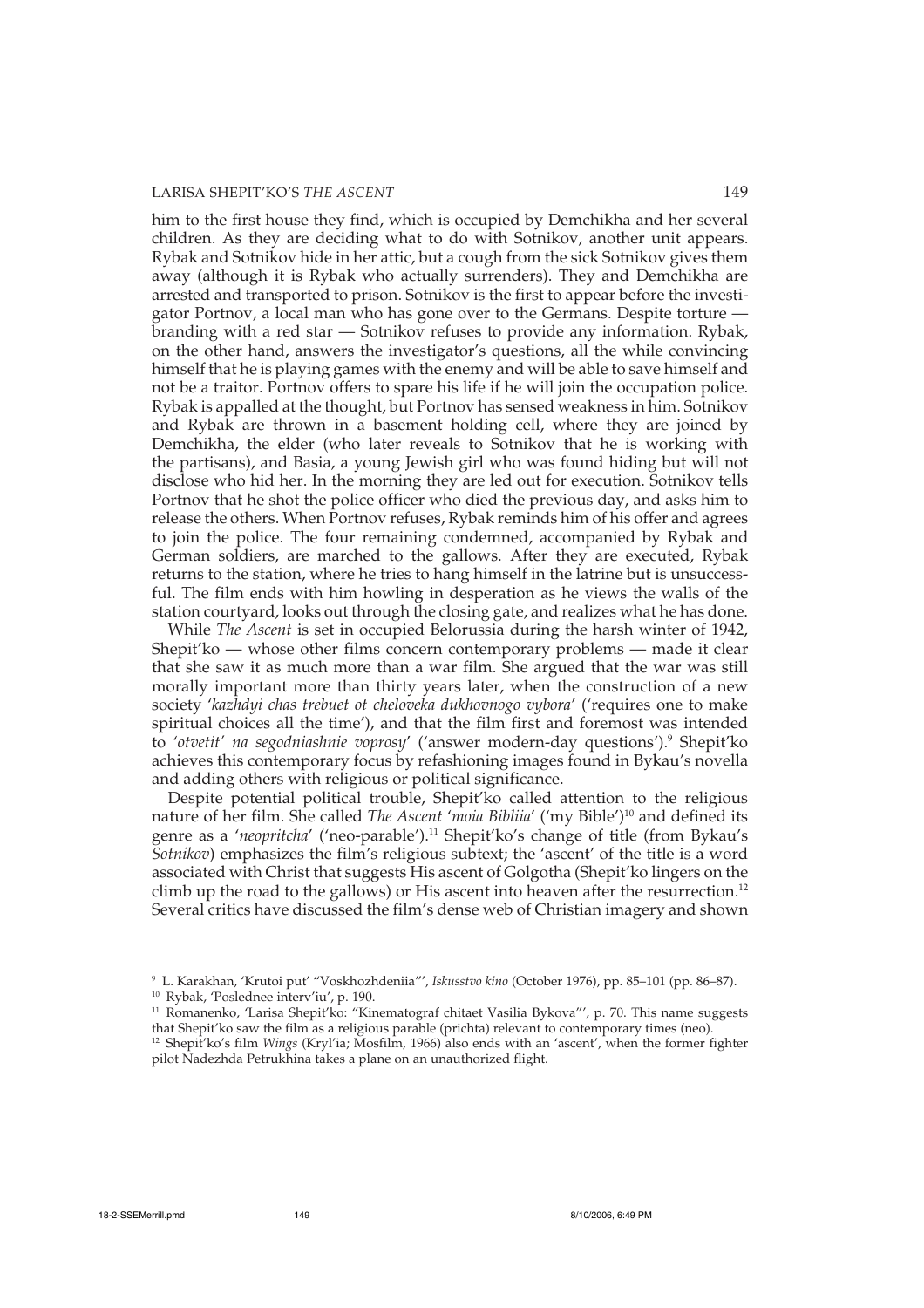that Shepit'ko places special emphasis on parallels between Christ and Sotnikov, for whom Rybak plays Judas.13 The film chronicles Sotnikov's arrest, interrogation and suffering, execution, and resurrection. That his spirit lives on is suggested by two scenes. First, the execution is watched by a young boy, who sheds tears at the treatment Sotnikov and the others are receiving. The boy and Sotnikov exchange significant glances, and Sotnikov, managing a small smile for the only time in the film, 'consigns his soul' to the young witness, in whom his spirit will live on.14 Second, when Rybak returns to the police compound he stares at the wide-open doors of the holding cell, which echo the empty tomb that served as proof of Christ's miraculous resurrection (Mark 16:4). In the holding cell, Sotnikov's face is illuminated with an almost holy glow while the other characters cling to him for support. Before leaving for the gallows, Sotnikov unsuccessfully attempts to assume all of the blame for the killing of a police officer in order to gain freedom for the others. Shepit'ko wants the viewer to see parallels between Sotnikov and Christ, so much so that Lawson calls the Christian symbolism of the film 'heavy-handed'.15

Perhaps not surprisingly, given the political context in which she worked, Shepit'ko downplayed the amount of religious imagery in her film. She insisted disingenuously — that her literary source, Bykau's *Sotnikov*, contains more, implying that she could not be faulted, because she had in fact reduced the number of religious allusions in the story. Critics have not questioned this statement: Rosenberg, for example, asserts that 'She [Shepit'ko] was right when she told *Ecran* that Bykov's story makes more allusions to Christ and Judas than did her film'.16 This assessment does not correspond to the reality of the two texts. While *Sotnikov* does contain references to religion, few of them explicitly concern Christ and Judas. Bykau's characters do mention God a handful of times, usually in conventional phrases such as '*Slava bogu*' ('Glory to God'), and allude to Judas only once, indirectly, when Demchikha, referring to Portnov and his fellow collaborators (not yet including Rybak), angrily states '*Chtob im na osine viset*' ('Let them hang on an aspen tree') (p. 267). Bykau's Sotnikov thinks of Christ once, but only when he realizes with distaste that, had his attempt to use his own death to save others succeeded, he would have been imitating Him:

*Sotnikovu bylo muchitel'no obidno za svoe naivnoe fantazerstvo — sam poteriav nadezhdu izbavit'sia ot smerti, nadumal spasat' drugikh. No te, kto tol'ko i zhazhdet liuboi tsenoi vyzhit', zasluzhivaiut li oni khotia by odnoi otdannoi za nikh zhizni? Skol'ko uzhe ikh, chelovecheskikh zhiznei, so vremeni Iisusa Khrista bylo prineseno na zhertvennyi altar'*

<sup>13</sup> See F. Beardow, 'Soviet cinema — war revisited. Part 3', *Rusistika*, 17 (March 1998), 11–24; B. Quart, 'Between Materialism and Mysticism: The Films of Larissa Shepitko', *Cineaste*, 16.3 (1988), 4–11; and K. Rosenberg, 'Shepitko', *Sight & Sound*, 56.2 (Spring 1987), 119–22, for discussion of the film's religious imagery.

<sup>14</sup> Holloway, 'Larissa Shepitko: Her Life and Films', p. 15.

<sup>15</sup> A. Lawton, *Kinoglasnost: Soviet Cinema in Our Time* (Cambridge University Press, 1992), p. 30.

<sup>&</sup>lt;sup>16</sup> 'Shepitko', p. 120. Beardow echoes her by asserting that 'the novel itself frequently alludes to Christ and Judas' ('Soviet cinema — war revisited', p. 12). Rosenberg does not cite a source, but she is likely referring to J. Vieira Marques and M. Martin, 'Entretien avec Larisa Chepitko', *Écran* (Paris), 15 March 1978, pp. 41–45 (p. 43).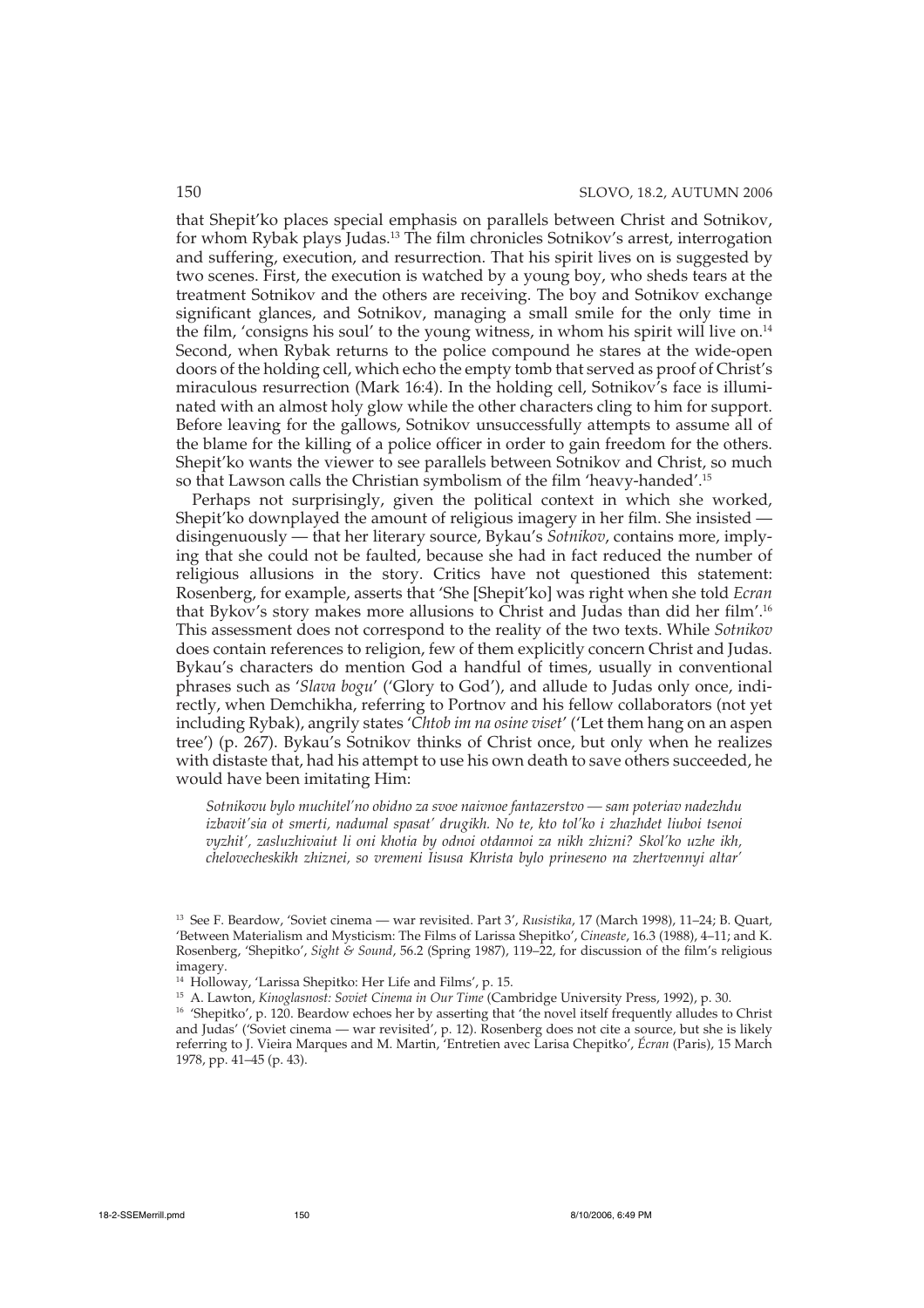*chelovechestva, i mnogomu li oni nauchili eto chelovechestvo? Kak i tysiachi let nazad, cheloveka snedaet v pervuiu ochered' zabota o samom sebe, i samyi blagorodnyi poryv k dobru i spravedlivosti poroi kazhetsia so storony tol'ko po men'shei mere chudachestvom, esli ne sovershenno dremuchei glupost'iu.* <sup>17</sup>

Sotnikov found his own naïve dreaming agonizingly hurtful — having lost hope of saving himself from death, he took it into his head to save others. But do those who only desire to survive by any means deserve to have even one life sacrificed for them? Human lives, how many have already been brought to the sacrificial altar of humanity since the times of Jesus Christ, and have they taught this humanity a great deal? Just like thousands of years ago, man is first and foremost consumed by a concern with himself, and the most noble drive towards good and justice is still seen from outside as just eccentric at best, if not completely and absolutely idiotic.

Bykau's title character explicitly rejects Christ-like motivation for his behaviour, because he feels that self-sacrifice is not consistent with the reality of human nature.

The other religious allusions in *Sotnikov* also work in a manner that would be antithetical to Shepit'ko's purpose. For example, in the holding cell, Bykau's Sotnikov dreams that his father (an atheist commissar who hated priests) quotes what seems to him to be a verse from the Bible: '*Byl ogon', i byla vysshaia spravedlivost' na svete'* ('There was fire, and there was a higher justice in the world') (p. 278). The Bible he recalls was owned by his mother, but the passage he hears is not from the Bible, and the only higher moral force in his life is his father, whose '*kul't*' (cult) ruled the house (p. 279). In Bykau's novella, wounded Sotnikov and Rybak pause in the village cemetery before proceeding to Demchikha's house. The narrator suggests that the cemetery seems to have been sent by God to save them, and, in what could have been a powerful image on screen, Sotnikov, who is barely able to stand, spends some time supporting himself by holding onto a cross (p. 198). However as he looks around, he rejects what the cemetery represents: the 'naïve' human desire for eternal life (pp. 199–200). Bykau's Sotnikov acknowledges only the physical aspect of life and rejects any hope in life beyond it.18 He has been close to death before and models his heroic behaviour on what he has seen from others in similar situations, including a '*pozhiloi sedoi polkovnik*' ('elderly, grey-haired colonel') who does not yield under German interrogation (p. 201) and a lieutenant who helps Sotnikov and many others escape from German captivity rather than meekly die as prisoners (p. 206). This Sotnikov is also driven by an intense desire not to be a burden to other humans (e.g. pp. 148, 185). Shepit'ko eliminated all references to human models and motivation for Sotnikov's behaviour, leaving only her added parallels with Christ to explain why Sotnikov chooses suffering over betrayal.

Shepit'ko removed almost all of Bykau's religious allusions from her screenplay and replaced them with a consistent system of references to Christ and Judas. For example, she adds the old woman who twice calls Rybak 'Iuda' after the execution

<sup>17</sup> *Bykov, Sotnikov*, in *Ego batal'on: povesti* (Moscow, 2000), p. 290. Further references to *Sotnikov* come from this edition; page numbers are given after quotations in the text.

<sup>&</sup>lt;sup>18</sup> Ironically, in this sense Bykau's Sotnikov thinks much like Shepit'ko's Portnov.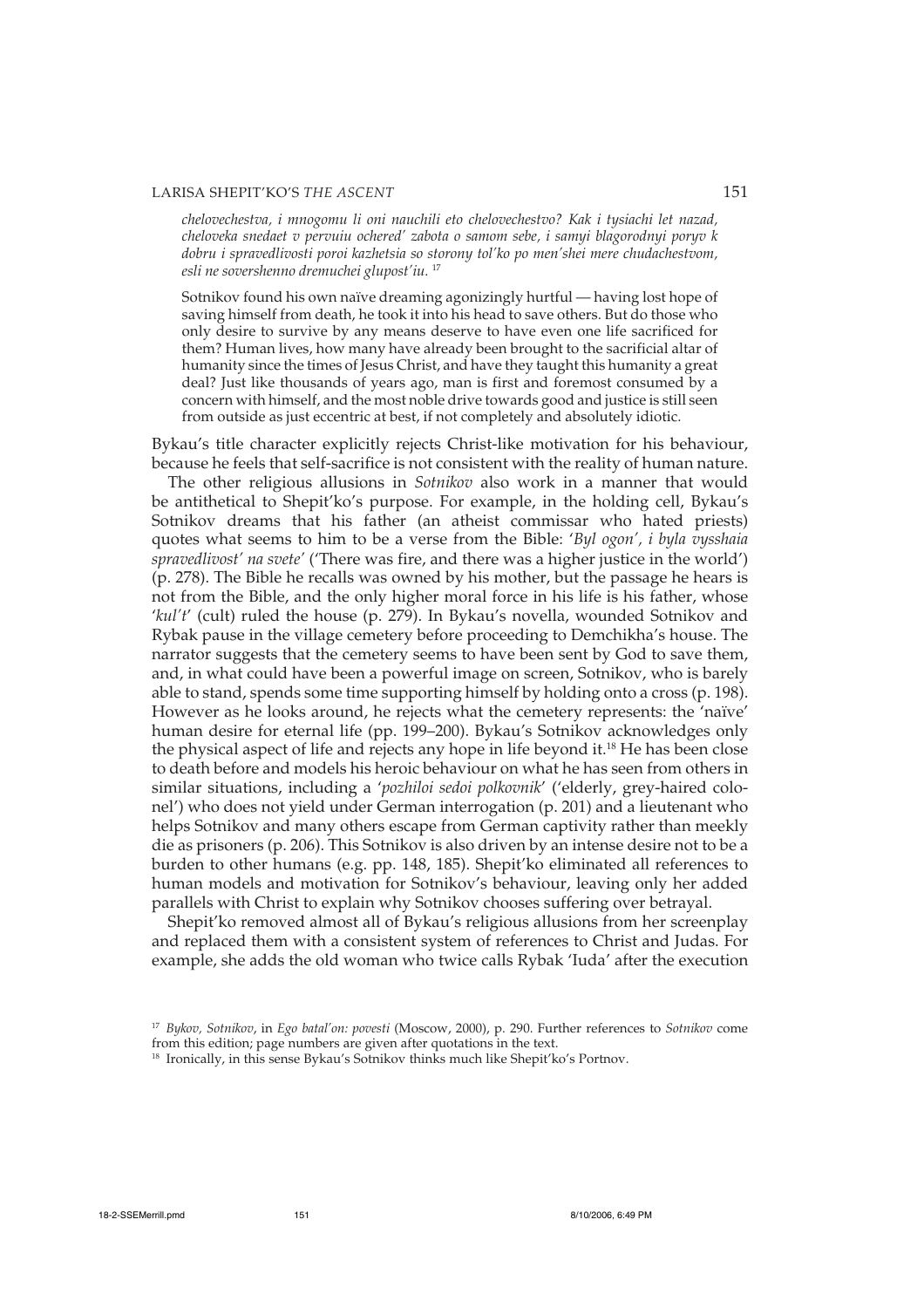and Rybak's unsuccessful attempt to hang himself like Judas.<sup>19</sup> Shepit'ko similarly connects Sotnikov and Christ by adding an epiphany scene — reinforced by Schnittke's music — in which Sotnikov lies wounded in the snow, and by restructuring the scene in the holding cell to include the bright aura around Sotnikov's face, the elder's confession to him, and Sotnikov's pleas to the other characters to help him live until morning so he can take all the blame upon himself (in the novella he sleeps or is unconscious most of the night and never reveals his plans to the others). By emptying the novella of what religious content it had and putting in its place a more focused series of images, it appears that Shepit'ko was attempting to strongly connect Sotnikov and Rybak with Christ and Judas.

While critics have noted Shepit'ko's association of Sotnikov with Christ, they have not pointed out that Sotnikov is a far from ideal Christ figure. When he and Rybak enter the elder's hut they interrupt his reading of the Bible and inside Sotnikov is rude to the elder's wife and surprised that Rybak does not shoot the elder as a collaborator.<sup>20</sup> He later confesses to the elder that he wanted to kill him. In the holding cell he yells at his fellow captives, cursing their '*shkury prodazhnye*' ('self-seeking sell-outs') because they cling to their earthly concerns in the face of death, and threatens that their actions will be remembered '*na tom svete*' ('in the next world'). When he discovers that Rybak is considering joining the occupation police, Sotnikov spits blood in his face; the next morning Rybak agrees to join he strikes his former comrade with his bound hands, knocking him to the ground. Just before heading to the gallows, he delivers a short speech in which, among other things, he expresses regret that he is going to his death not having killed enough of the 'enemy scum'.<sup>21</sup>

Shepit'ko's attitude towards religion also makes a primarily religious reading of *The Ascent* problematic. In a question and answer session in January 1979, she described herself as '*ne religiozna*' ('not religious'), and explained that she used Christ and Judas in her film because they are eternal archetypes with which all people are familiar.22 Using such well-known characters, she told an audience in Berkeley, was 'the quickest road to reach the intelligence and hearts of all viewers'.23

<sup>19</sup> Bykau's Rybak cannot hang himself because his belt has been confiscated; Shepit'ko's asks that this be returned after the execution. In the holding cell Demchikha calls Portnov 'Iuda', another explicit Judas reference not found in *Sotnikov*.

 $20$  Mayors and village elders served with the approval of the Germans; it was a matter of partisan policy to assassinate them as part of the effort against the occupiers (E. Howell, *The Soviet Partisan Movement 1941–1944* (Washington, D.C.: Department of the Army, 1956), pp. 63, 111).

<sup>&</sup>lt;sup>21</sup> After Rybak drags the wounded Sotnikov away from the police, he props him up against a tree inside a frozen bush, whose frozen branches surround his head 'as if he were wearing a crown of thorns' (Beardow, 'Soviet cinema — war revisited Part 3', p. 12). Beardow does not mention that Sotnikov violently smashes the branches, perhaps rejecting this association with Christ. On the other hand, Christ does state that He has 'not come to bring peace, but a sword' (Matthew 10:34), warns that 'He who is not with me is against me' (Matthew 12:30), and drives the moneychangers out of the temple with a whip (John 2:15). But Christ does not exhibit the kind of violent behaviour Sotnikov does toward Rybak.

<sup>22</sup> Shepit'ko, 'Kogda my ne naprasny . . .', in *Kniga o Larise Shepit'ko*, ed. by E. Klimov (Moscow: Iskusstvo, 1987), pp. 168–76 (p. 171).

<sup>23</sup> Rosenberg, 'Shepitko', p. 120.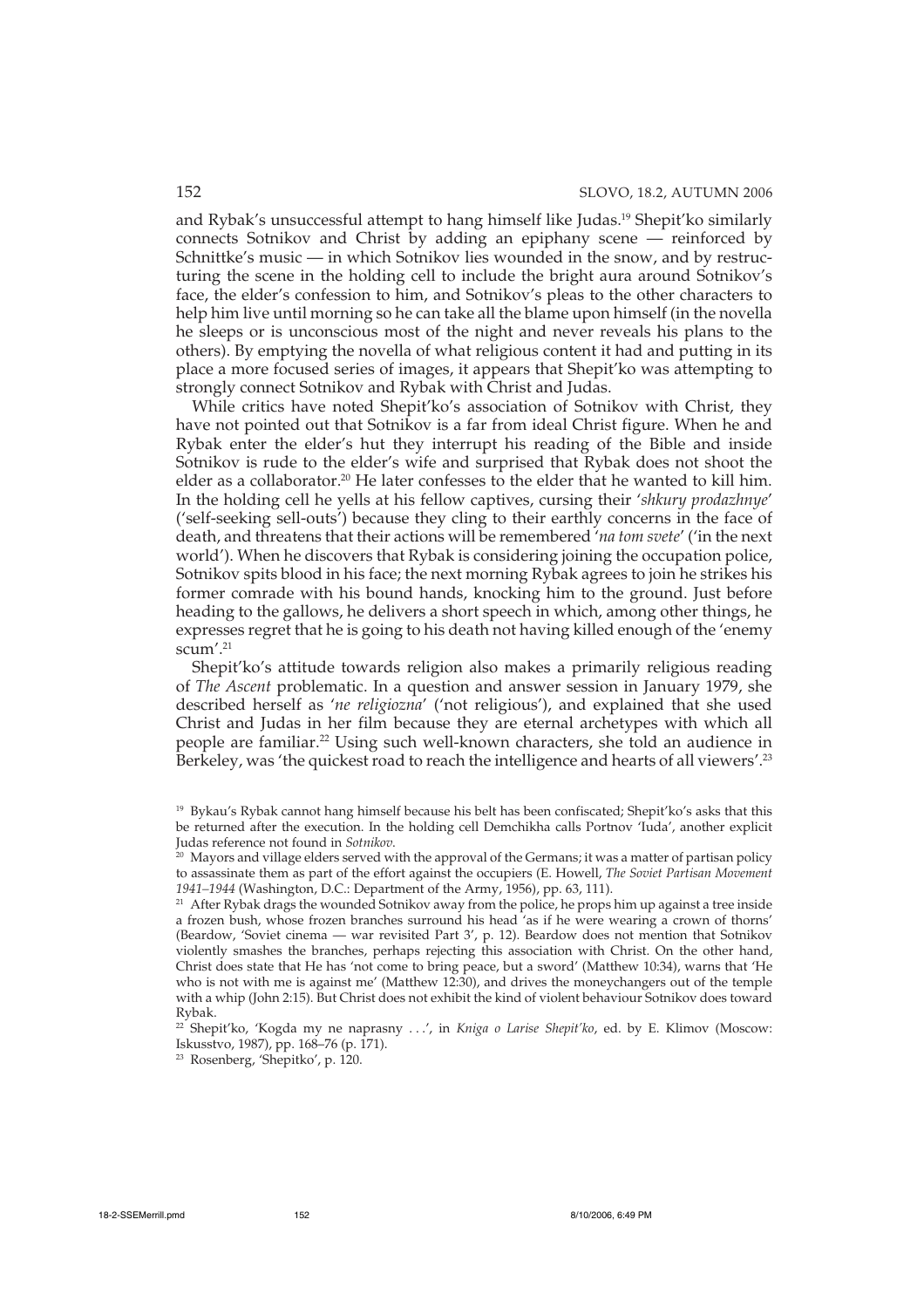Even Lenin, Shepit'ko said, has been compared to Christ, making this an ideal association to use in her film.24

Despite the abundance of religious imagery in *The Ascent*, the film received generally positive reviews in major Soviet film publications,25 interviews with Shepit'ko concerning the film were published,<sup>26</sup> and the film was screened in Soviet theaters, albeit with limited distribution.<sup>27</sup> After the film won a Golden Bear in Berlin in 1977 Shepit'ko was allowed to travel to film festivals in Telluride, Toronto, and again to Berlin, where she was a member of the jury in 1978. After her death in 1979 she was awarded a Soviet state prize '*za rezhisserskoe reshenie fil'mov poslednikh let*' ('for film directing in recent years').28 These facts show that despite the controversial nature of her source text and the many religious images in her film, Shepit'ko and *The Ascent* enjoyed a certain level of official acceptance.<sup>29</sup>

Official Soviet criticism acknowledged the film's philosophical depth yet tried to downplay or ignore its layers of Christian imagery and avoided labelling it a religious work. For example, the review in *Sovetskii fil'm* refers to Shepit'ko and Klepikov's decision to place '*aktsent na filosofskoi podopleke sobytii, zainteresovavshikh pisatelia*' ('emphasis on the underlying philosophical layer of events, which caught the writer's interest').30 A Soviet history of 1970's cinema interprets *The Ascent* as '*spor o sushchnosti cheloveka, o ego slabostiakh, na kotorye nabrasyvaetsia fashizm, stremias' rastoptat' v cheloveke chelovecheskoe, i o nesgibaemoi sile dukha, torzhestvuiushchei nad mucheniiami . . . Spor, reshennyi v vide tragediinoi pritchi, fil'm sozdannyi v tragedii metaforicheskogo kino*' ('a dispute about the essence of man, his weaknesses, which are exploited by fascism, striving to trample on the humane in man, and

<sup>24</sup> Shepit'ko, 'Kogda my ne naprasny . . .', pp. 171–72.

<sup>25</sup> e.g. E. Stishova, 'Khronika i legenda', *Iskusstvo kino* (September 1977), pp. 30–41; and V. Ponarin, 'Saga o dvoikh iz lesu', *Sovetskii fil'm*, 243 (1977), 35–37.

<sup>26</sup> e.g. 'Rezhisser Larisa Shepit'ko i ee novyi fil'm "Voskhozhdenie"', *Sovetskii fil'm*, 239.4 (1977), 5–8; Karakhan, 'Krutoi put' "Voskhozhdeniia"'; and Romanenko, 'Larisa Shepit'ko: "Kinematograf chitaet Vasilia Bykova"'.

<sup>27</sup> Throughout production there were '*nemalo opasenii za sud'bu fil'ma*' ('quite a few apprehensions about the film's fate') because of its controversial source and themes (Golovskoi, *Kinematograf 70-kh. Mezhdu ottepel'iu i glasnost'iu*, p. 262). Klepikov later insisted that *The Ascent* was shown in theaters only because of the '*vysokoe polozhenie Masherova'* ('Masherov's high position') (V. Fomin, *Kino i vlast'. Sovetskoe kino 1965–1985 gody* (Moscow: Materik, 1996), p. 171). He is referring to Petr Mironovich Masherov, the powerful First Secretary of the Communist Party of Belorussia and hero of the partisan movement. Shepit'ko decided to first screen her film in Belorussia, its setting. According to Shepit'ko's husband Elem Klimov, after the screening Masherov wiped away his tears and broke the stunned silence (and official protocol) by speaking for forty minutes about the importance of this film. The many war veterans and party figures present that night agreed with him and within several days the film was officially accepted without a single change (E. Klimov, 'Slovo o Larise', in *Kniga o Larise Shepit'ko*, ed. by E. Klimov (Moscow: Iskusstvo, 1987), pp. 11–20 (p. 12)).

<sup>28</sup> *Sovetskie khudozhestvennye fil'my*, p. 23.

<sup>29</sup> Golovskoi, on the other hand, labels Shepit'ko an '*autsaider*' ('outsider') who engaged in a '*postoiannaia bor'ba s nachal'stvom*' ('a constant fight with the leadership') because of official efforts to ignore and repress her work as much as possible (*Kinematograf 70-kh. Mezhdu ottepel'iu i glasnost'iu*, pp. 258–61).

 $30$  Ponarin, 'Saga o dvoikh iz lesu', p. 36.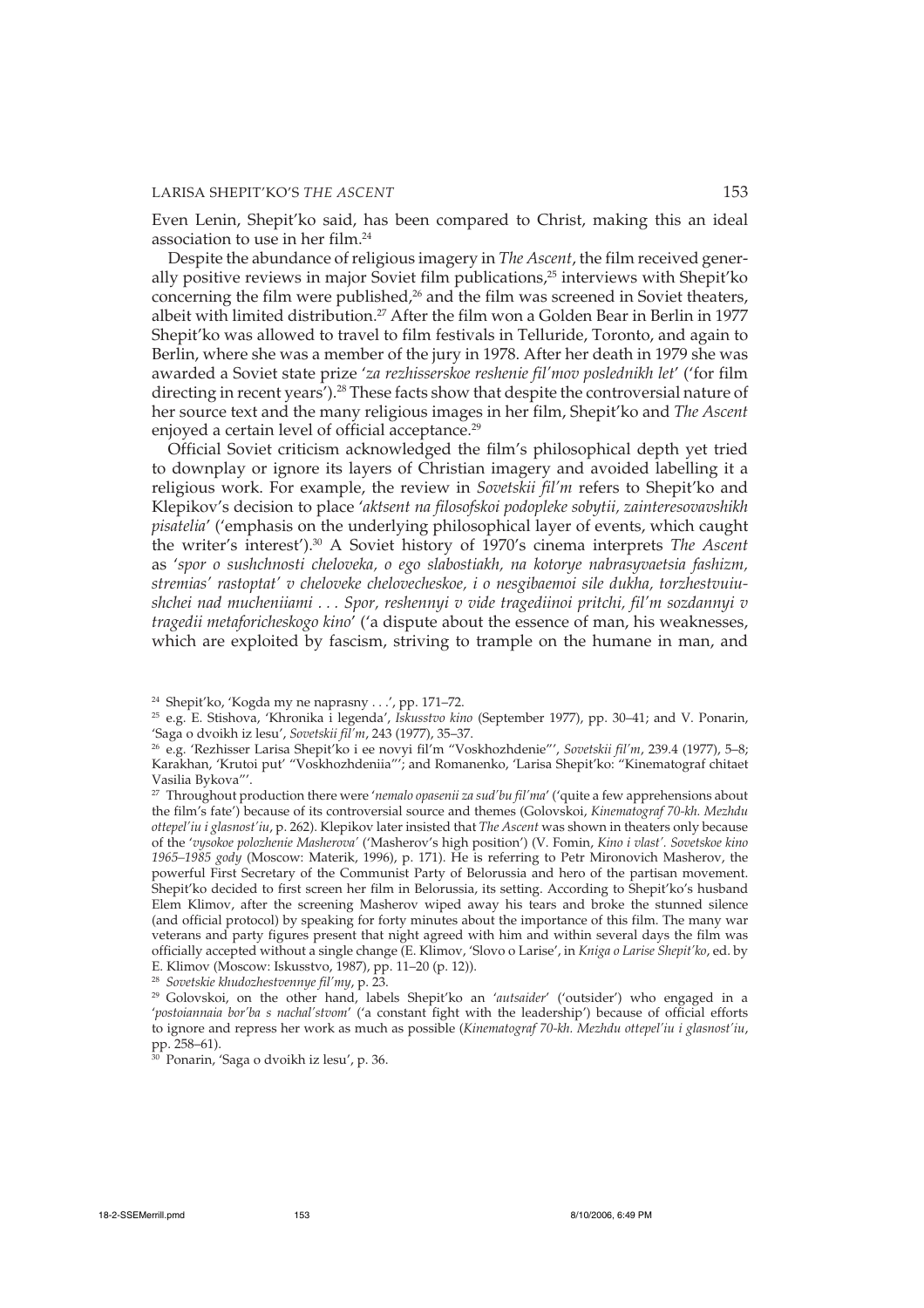about the unbreakable spiritual power, which triumphed over the torture . . . A dispute, resolved in the context of a tragic parable, a film founded in the tragedy of metaphorical cinema').31 Leonid Pochivalov recalled a discussion of the film between the Soviet ambassador and a Vatican delegate, after a showing of *The Ascent* in Accra at the ambassador's villa. When the delegate expressed his pleasure and surprise that he had just seen a '*poistine khristianskii fil'm*' ('a truly Christian film') made in an officially atheist country by a '*molodaia sovetskaia zhenshchina*' ('a young Soviet woman'), the ambassador replied that he, on the other hand, saw in the film the '*olitsotvorenie nepobedimosti dobra pered zlom i zhguchuiu, neistrebimuiu nenavist' k voine i nasiliiu*' ('a personification of the invincibility of good versus evil and a burning, undefeated hatred towards war and violence').<sup>32</sup>

Shepit'ko's use of a non-ideal Christ figure and official interpretations of the film suggest that there is a non-religious aspect to *The Ascent* that must be explored. Many critics who acknowledge the film's religious depth see in it an even stronger political meaning. Beardow, for example, argues that in the film '[t]here is a biblical sub text. It is a parable. But it is the Parable of the Good Soviet Citizen . . . his [Sotnikov's] values may be Christian, but these values stem from a belief in communism'.33 He suggests that Sotnikov died so that communism could survive. Rosenberg claims that 'for all her Christian symbolism, Shepitko makes it clear clearer than Bykov — that the source of resistance to the fascists was not the gospels but Soviet socialism'. She contends that 'in the end, Shepitko's Sotnikov turns into a model patriotic hero'.34 Quart echoes them when she argues that, after her earlier films such as *Wings* were criticized, Shepit'ko 'seems to have moved quite deliberately to the firm foundation of Soviet heroism often depicted in "The Great Patriotic War"'.<sup>35</sup>

It is true that Shepit'ko, who was by no means an outspoken dissident, chose not to include many potentially politically problematic moments from Bykau's *Sotnikov*. She omits hints at poor Soviet war preparation (pp. 153–55), the elder's suggestion that the Red Army is to blame for losing the war (p. 166), and Demchikha's angry implication that partisans taking food from her are no better than Germans (p. 212). Surprised by her truculence, Rybak wonders if she was '*chem-libo obizhennaia pri Sovetskoi vlasti*' ('somewhat aggrieved with the Soviet authorities') (p. 213), which Shepit'ko similarly leaves out. She may have even altered the character of Portnov in order to avoid political problems: Bykau's investigator, the film's villain, was a communist atheist agitator before the war (p. 267), whereas Shepit'ko's was the local recreation centre director (*zavklubom*) who also directed the youth choir, a role less associated with politics.

<sup>31</sup> S. Drobashenko et al. (eds), *Sovetskoe kino: 70-e gody* (Moscow: Iskusstvo, 1984), p. 36. This book also describes the condemned prisoners' uphill climb to the gallows as '*podoben doroge na Golgofu*' (similar to the road to Golgotha) but does not mention Christ or develop this thought further (p. 227).

<sup>32</sup> L. Pochivalov, 'Tam, za trideviat' zemel' . . .', in *Kniga o Larise Shepit'ko*, ed. by E. Klimov (Moscow: Iskusstvo, 1987), pp. 122–26 (p. 125).

<sup>33</sup> Beardow, 'Soviet cinema — war revisited', p. 15.

<sup>34</sup> Rosenberg, 'Shepitko', p. 120.

<sup>35</sup> Quart, 'Between Materialism and Mysticism', p. 11.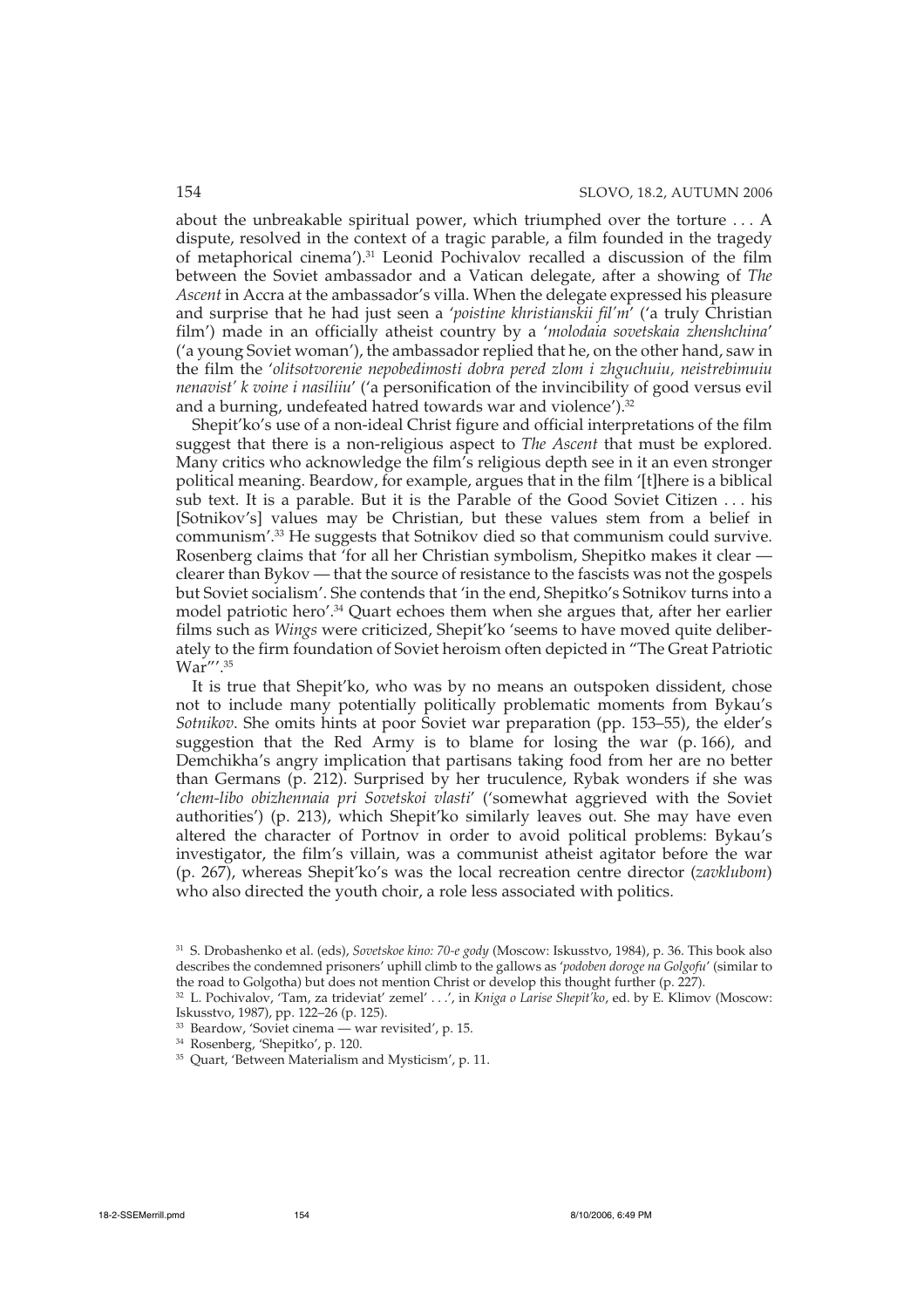A political interpretation of *The Ascent* hinges on one scene. During the interrogation, Sotnikov refuses to reveal even his name, saying only '*pust' budet Ivanov*' ('let it be Ivanov'). When he tells Portnov that the others should be released because he, Sotnikov, is solely responsible for killing the policeman, Portnov answers '*Eto vse, grazhdanin Ivanov?*' ('Is that all, citizen Ivanov?'). Sotnikov replies:

*Net, ne Ivanov. Ia Sotnikov. Komandir Krasnoi armii. Rodilsia v 17om godu. Bol'shevik. Chlen partii s 35ogo goda. Po professii ia uchitel'. S nachala voiny komandoval batareei, bil vas, gadov, zhal', chto malo. Sotnikov menia zovut, Boris Andreevich. U menia est' otets, mat', rodina.*

No, not Ivanov, I am Sotnikov. A commander of the Red Army. I was born in 1917, I am a Bolshevik. A Party member since 1935. I am a teacher by profession. From the beginning of the war, I commanded an artillery battery, I fought against you bastards, it's a shame I didn't do it more. Sotnikov is my name, Boris Andreevich. I have a father, a mother and a homeland.<sup>36</sup>

These defiant words are not in Bykau's novella (p. 287), which leads more than one critic to ask whether Shepit'ko added them to appease party bureaucrats who might otherwise have shelved her film.<sup>37</sup> It seems unlikely that Shepit'ko, who was determined not to compromise and who risked her film not being shown by including so many religious images, would have added one short speech to ensure acceptance. This scene does have a certain political significance, but not necessarily of the traditional kind which may seem apparent at first glance. It could be argued that Sotnikov merely presents pieces of his biography; he does not emphasize his Party affiliation, referring to it as another fact of his life, equal to his profession as a teacher or role as a commander. Alternatively, given that the occupying Germans devoted special effort to liquidating communists, it is possible that Sotnikov mentions his Party membership specifically because he is trying to attract attention to himself and away from those around him, whom he hopes Portnov will free.<sup>38</sup> Mere mention of the Communist Party does not mean that Sotnikov is delivering a rousing propagandistic speech, especially since the words are directed only at Portnov, which Shepit'ko emphasizes by including only the two of them in a closeup shot while Sotnikov delivers these words, and then focusing on the effect they have on Portnov as he slowly turns away from his prisoner. Therefore this scene should be reexamined for other possible meanings, one of which can be found in the other, unacknowledged literary-philosophical source that informs *The Ascent*; the works of Fedor Dostoevsky.

<sup>&</sup>lt;sup>36</sup> This speech cannot take place in Bykau's text because it is an unnamed 'nachal'nik' who listens to Sotnikov's attempt to assume blame for shooting the police officer; only after this episode does Portnov emerge and allow a pleading Rybak to join the police (pp. 287–88).

e.g. Beardow, 'Soviet cinema — war revisited', p. 15; and Rosenberg, 'Shepitko', p. 121.

<sup>38</sup> This motivation for Sotnikov's speech is suggested by Drobashenko: '*pytaias' spasti vedomykh na kazn', Sotnikov odnomu vynosit prigovor — otkryto zaiavliaet, chto on komandir Krasnoi Armii, bol'shevik . . .*' ('trying to save those doomed for an execution, Sotnikov passes a sentence on to one of them — he openly states that he is a commander of the Red Army, a Bolshevik') (*Sovetskoe kino: 70-e gody*, p. 227).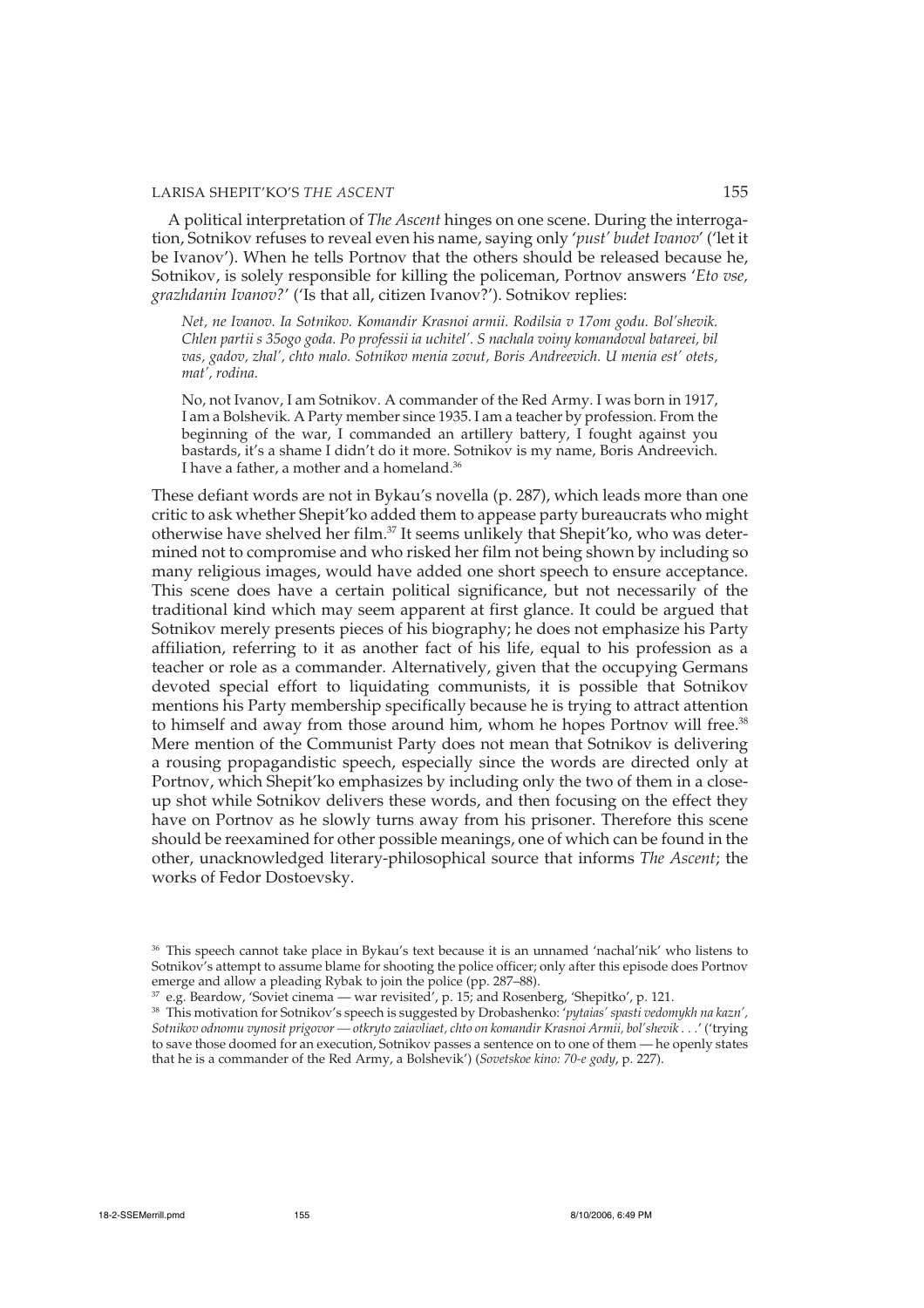Shepit'ko's interviews and works about her are replete with references to Dostoevsky, and he is the only cultural figure to be repeatedly mentioned by her. She discovered his works while in film school, and in 1979 said that '*Uvlekaius' Dostoevskim, liubliu ego*' ('I am keen on Dostoevsky, I love him').39 The seven months spent in the hospital contemplating *The Ascent* she called 'v*remenem, provedennym ne tol'ko s soboi, no eshche i s Dostoevskim*' (a time spent not only with myself, but also with Dostoevsky).40 While there she wrote a screenplay based on Dostoevsky's *The Village of Stepanchikovo and its Inhabitants* (Selo Stepanchikovo i ego obitateli, 1859), which she referred to as a '*shagom k sleduiushchemu fil'mu*' ('a step towards her next film') (i.e. *The Ascent*).<sup>41</sup> Not surprisingly, critics referring to Shepit'ko's films frequently mention Dostoevsky's works. Romanenko argues that her films replicate 'the spiritual situations from classical novels, particularly those by Fyodor Dostoevsky'.42 Elena Stishova states that Shepit'ko asks the same moral questions on which '*ves' Dostoevskii stoit, vsia russkaia kul'tura!*' ('the whole of Dostoevsky is based, the whole of Russian culture!').<sup>43</sup> Even a general work such as Thompson and Bordwell's *Film History: An Introduction* contends that 'Larissa Shepitko's films emphasize individual conscience and moral choice in the vein of Fyodor Dostoevsky and contemporary anti-Stalinist literature'.<sup>44</sup> It is logical, therefore, to look to Dostoevsky for clues as to the meaning of Sotnikov and his speech.

Of the changes Shepit'ko made to Bykau's text, perhaps the most significant come in the interrogation scene between Portnov and Sotnikov, which she and Klepikov, according to her own account, rewrote six times,<sup>45</sup> in an effort to turn Bykau's standard interrogation scene into a '*poedinok protivoborstvuiushchikh chelovecheskikh nachal'* ('a duel between conflicting human fundamentals').<sup>46</sup> The resulting moral duel is the film's main episode,<sup>47</sup> its 'ideino-filosofskii sterzhen' ('ideological-philosophical core').48

The first part of Shepit'ko's interrogation scene does not stray far from Bykau's text.49 Portnov introduces himself, Sotnikov refuses to give his name, and Portnov

<sup>44</sup> K. Thompson, Kristin and David Bordwell, *Film History: An Introduction* (New York: McGraw-Hill, 2003), p. 627.

- <sup>46</sup> Romanenko, 'Larisa Shepit'ko: "Kinematograf chitaet Vasilia Bykova"', p. 74.
- <sup>47</sup> Romanenko, *E. Klimov and Larisa Shepitko*, p. 65.
- <sup>48</sup> Golovskoi, *Kinematograf 70-kh. Mezhdu ottepel'iu i glasnost'iu*, p. 263.

<sup>49</sup> The sole exception to this is the question '*ty kto?*' ('who are you?') with which Shepit'ko's Portnov begins the scene. This question is significant because, as Portnov later explains, Sotnikov will find out who he truly is in the course of the interview and subsequent torture. He does find out, but the answer is not what Portnov expected.

<sup>39</sup> Shepit'ko, 'Kogda my ne naprasny . . .', pp. 169, 175.

<sup>40</sup> Rybak, 'Poslednee interv'iu', p. 189.

<sup>&</sup>lt;sup>41</sup> This screenplay was initially accepted but was not allowed into production; at this point Klimov suggested Valentin Rasputin's *Proshchanie s Materoi* as a subject for her next film (N. Riazantseva, 'Prednaznachenie', in *Kniga o Larise Shepit'ko*, ed. by E. Klimov (Moscow: Iskusstvo, 1987), pp. 142–46 (p. 146)). Interestingly, Klimov himself long desired to make a film version of Dostoevsky's *The Devils* (Shepit'ko, 'Kogda my ne naprasny . . .', p. 175).

<sup>42</sup> A. Romanenko, *Elem Klimov and Larisa Shepitko: Soviet Cultural Figures* (Moscow: Novosti, 1990), p. 54. <sup>43</sup> This quote comes in a 'postskriptum' Stishova added to the republished version of her article 'Khronika i legenda' in *Kniga o Larise Shepit'ko*, ed. by E. Klimov (Moscow: Iskusstvo, 1987), pp. 276–89 (p. 288).

<sup>45</sup> Karakhan, 'Krutoi put' "Voskhozhdeniia"', p. 99.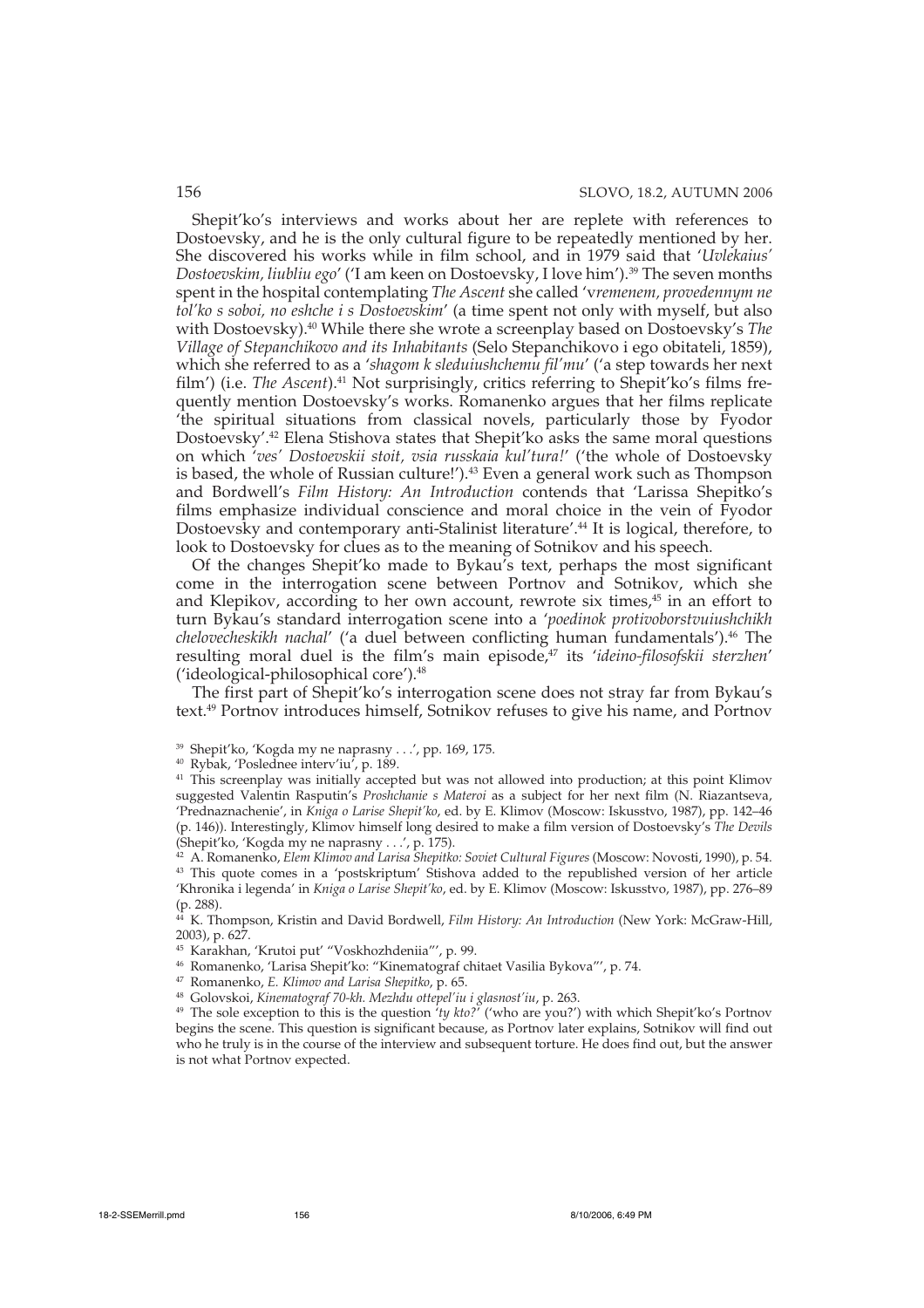asks how long Demchikha has been a partisan agent and where Sotnikov was wounded. Sotnikov tells him that Demchikha had nothing to do with their group, and appeals to Portnov, reminding him that she has three children. Here Shepit'ko's changes start to emerge; her Portnov tells Sotnikov that they already have enough evidence to execute them all, but repeats '*no deti, deti . . .*' ('but the children, the children . . .'). He tells Sotnikov that '*vam pridetsia obremenit' svoiu sovest'; teper' tak ili inache pridetsia*' ('you will have to burden your conscience; one way or another, you will have no choice'), i.e. either by answering questions to save the children, or by being responsible for their deaths.<sup>50</sup> Sotnikov replies 'ia ne predam, ne predam' ('I will not betray, I will not betray'), because '*est' veshchi povazhnei sobstvennoi shkury*' ('there are things more weighty than one's own skin').<sup>51</sup> This rebellious statement elicits a laugh from Portnov, who has clearly considered these questions before. Portnov challenges him by asking '*nu gde oni? Nu chto eto? Iz chego on sostoit?*' ('Well, where are they then? Well, what is it? What does it consist of?') and counters his bravery with '*Eto chush'. My zhe konechny. So smert'iu dlia nas konchaetsia vse, vsia zhizn', my sami, ves' mir'*' ('That's rubbish. We are mortal. With death, everything ends for us, our whole life, we ourselves, the whole world'). Portnov continues the mental torture by telling Sotnikov that if he does not cooperate they will receive the needed information from someone else but label Sotnikov as the traitor ('*i spishem vse na tebia*'; 'and blame everything on you'). In response Sotnikov calls him '*mraz'*' ('scum'), to which Portnov calmly replies '*Vot seichas vy uvidite, chto takoe mraz' na samom dele*' ('As a matter of fact, you will now find out what scum is'), because all of his bravery and idealism will be replaced by simple fear ('*vse vytesnit strakh*'; 'everything will be replaced by fear') in the face of pain and death, and Sotnikov will see that he is the true '*mraz*''. Portnov attentively watches while Sotnikov is tortured, but sees only that he does not give in. After Sotnikov has been splashed with water to wake him, Portnov is unnerved by the sight of his glowing face, turns away, and orders him to be carried out.

Shepit'ko decided to 'uglubit' obraz Portnova' ('deepen Portnov's image')<sup>52</sup> to remake Bykau's standard interrogation scene into a debate about human nature, in which Portnov and Sotnikov are '*dukhovnye opponenty*' ('spiritual opponents').53 This confrontation pits Portnov's '*ia znaiu chto takoe chelovek na samom dele*' ('I know what a human truly is') against Sotnikov's insistence on values higher than one's own life. In *The Ascent* Portnov embodies an idea commonly found in Dostoevsky, the '*otsutstvie svobody vybora mezhdu dobrom i zlom*' ('the absence of the freedom of choice between good and evil').<sup>54</sup> Portnov, who himself must have made

<sup>50</sup> Bykau's Portnov simply says '*Pochemu todga vy ne podumali o rebiatakh? . . . A teper' pozdno*' ('Why didn't you think about the children then? . . . And now it's too late') (p. 239). He threatens solely with physical torture, while Shepit'ko's Portnov is much more cerebral, appealing to Sotnikov's sense of guilt and responsibility.

<sup>51</sup> Sotnikov's line contrasts sharply with Rybak's words to Portnov: '*kto zhit'-to ne khochet?*' ('who on earth doesn't want to live?').

<sup>52</sup> Shepit'ko, 'Kogda my ne naprasny . . .', p. 172.

<sup>53</sup> Romanenko, 'Larisa Shepit'ko: "Kinematograf chitaet Vasilia Bykova"', p. 74.

<sup>54</sup> Romanenko, 'Larisa Shepit'ko: "Kinematograf chitaet Vasilia Bykova"', p. 74.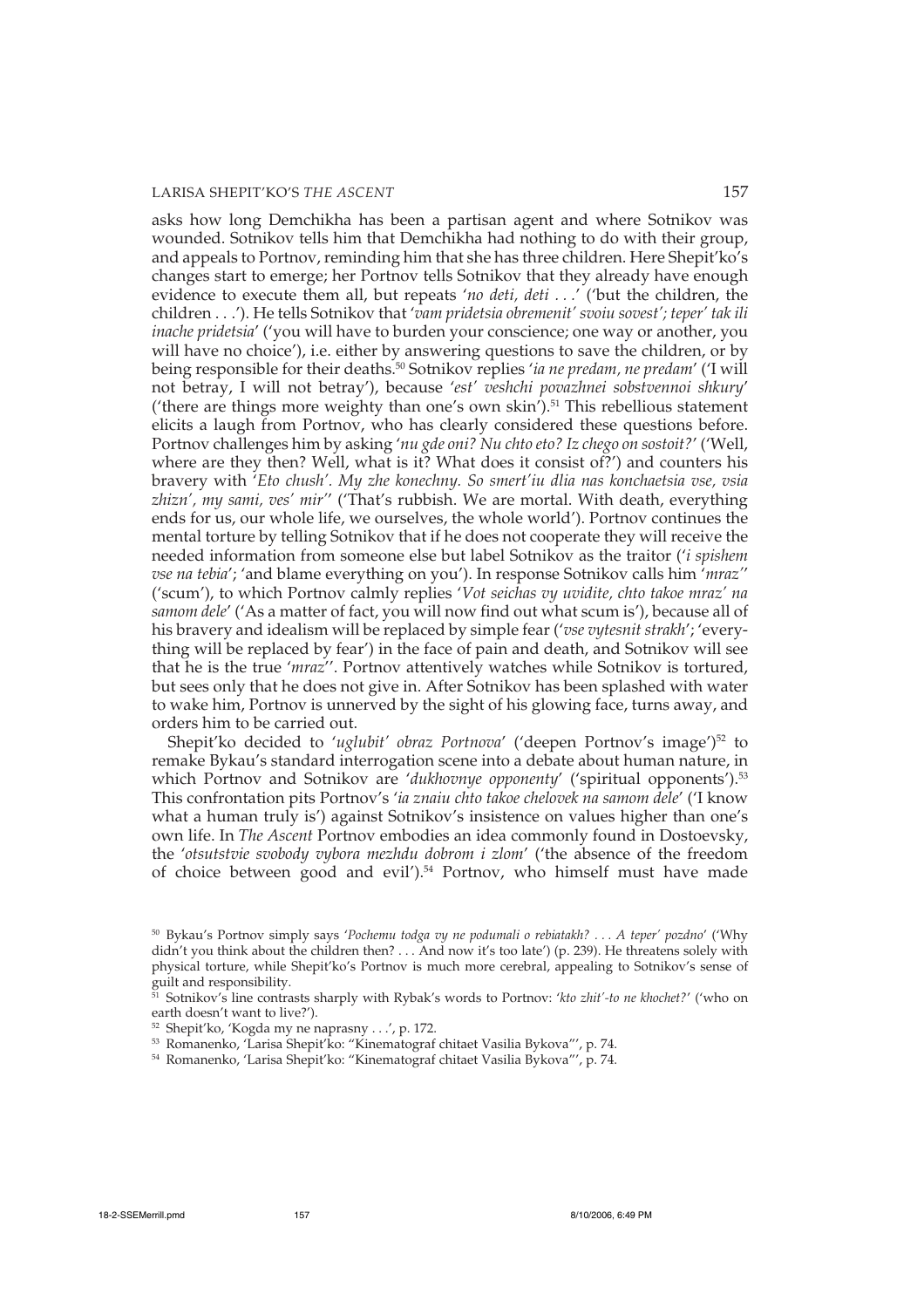compromises to stay alive,<sup>55</sup> insists that only the physical exists; humans are mortal and '*nachinnenye obyknovennym der'mom*' ('filled with ordinary shit'). Therefore, with no hope of an afterlife or existence beyond the physical, under extreme torture all people will react in the same manner, forgetting higher ideals such as patriotism, loyalty, and honour and making any sort of compromise to save their physical life. All humans can be reduced to this same principle and therefore, he argues, resistance is pointless. For him, '*vot gde istina*' ('this is where the truth lies'). Sotnikov, however, proves this theory invalid. He is an individual who stands up to Portnov's reductive philosophy and confirms that there are things more important than one's own skin, demonstrating that while they might not all have the moral strength to do so, all people have the freedom to choose good or evil. He picks death rather than betray his ideals; the choice of how to die — with honour — also remains his, as signified by his refusal of Rybak's help to mount the gallows ('*Ia sam*'; 'I'll do it on my own'). More importantly according to Shepit'ko, when Portnov sees the young boy at the execution, who will never forget what he has witnessed, he understands that he has lost the battle with Sotnikov, because '*Sotnikovy bessmertny*' ('Sotnikovs are immortal').56

In many ways, Shepit'ko's revised interrogation scene recalls the meeting of the Grand Inquisitor and Christ in Dostoevsky's *The Brothers Karamazov* (*Brat'ia Karamazovy*, 1879).57 Many of the parallels are already in Bykau's novella, for example, both have an interrogator speaking with a man arrested that day, whom they threaten to execute, but the interrogator does most of the talking (all in Dostoevsky's case). Both have as their background non-believers being murdered in the name of an idea. The Grand Inquisitor and Portnov have switched sides and vainly hope that the man they challenge — who represents the diametrically opposed view — will understand their actions and do the same. Shepit'ko adds elements that take the viewer even closer to Dostoevsky's text. Her interrogation, like Dostoevsky's, is mostly about human essence, not the actual 'crime'. The scene begins with a long shot of Portnov's roaring fire, echoing the fires that burn the heretics in Seville. Portnov gazes at Sotnikov for several long seconds before speaking, recalling the Grand Inquisitor, who '*dolgo, minutu ili dve, vsmatryvaetsia v litso ego*' ('for a long time, a minute or two, stares into his face') before speaking to Christ.58 His first words are about identity; he asks Christ '*Eto ty?*' ('Is it you?'),

<sup>58</sup> F. Dostoevsky, *Brat'ia Karamazovy* in *Sobranie sochinenii, Tom IX* (Moscow, 1958), p. 314.

<sup>55</sup> Golovskoi suggests that Portnov switched to the German side '*ibo nenavidel sovetskii stroi*' ('because he hated the Soviet system') (*Kinematograf 70-kh. Mezhdu ottepel'iu i glasnost'iu*, p. 263) but his motivation remains unclear in the film.

<sup>56</sup> Romanenko, 'Larisa Shepit'ko: "Kinematograf chitaet Vasilia Bykova"', p. 74. Into the exchange between Sotnikov and the young boy Shepit'ko edits shots of Portnov staring intently, suggesting that he is aware of what takes place between them. During the interrogation Portnov questions Sotnikov's reasons for resisting, asking '*Radi chego? Primer dlia potomkov?*' ('For what purpose? As an example for future generations?'), and now he sees that this is in fact what has occurred.

<sup>57</sup> Rosenberg suggests 'there is more of him [Dostoevsky] than Bykov in this scene' ('Shepit'ko', p. 120). *The Ascent* is not the only example of a film about World War II that is informed by *The Brothers Karamazov*. Dunlop argues that the same is true of Chukhrai's *Ballad of a Soldier* ('Grigorii Chukhrai's "Ballad of a Soldier"', *Stanford Slavic Studies*, 1 (1987), 349–60.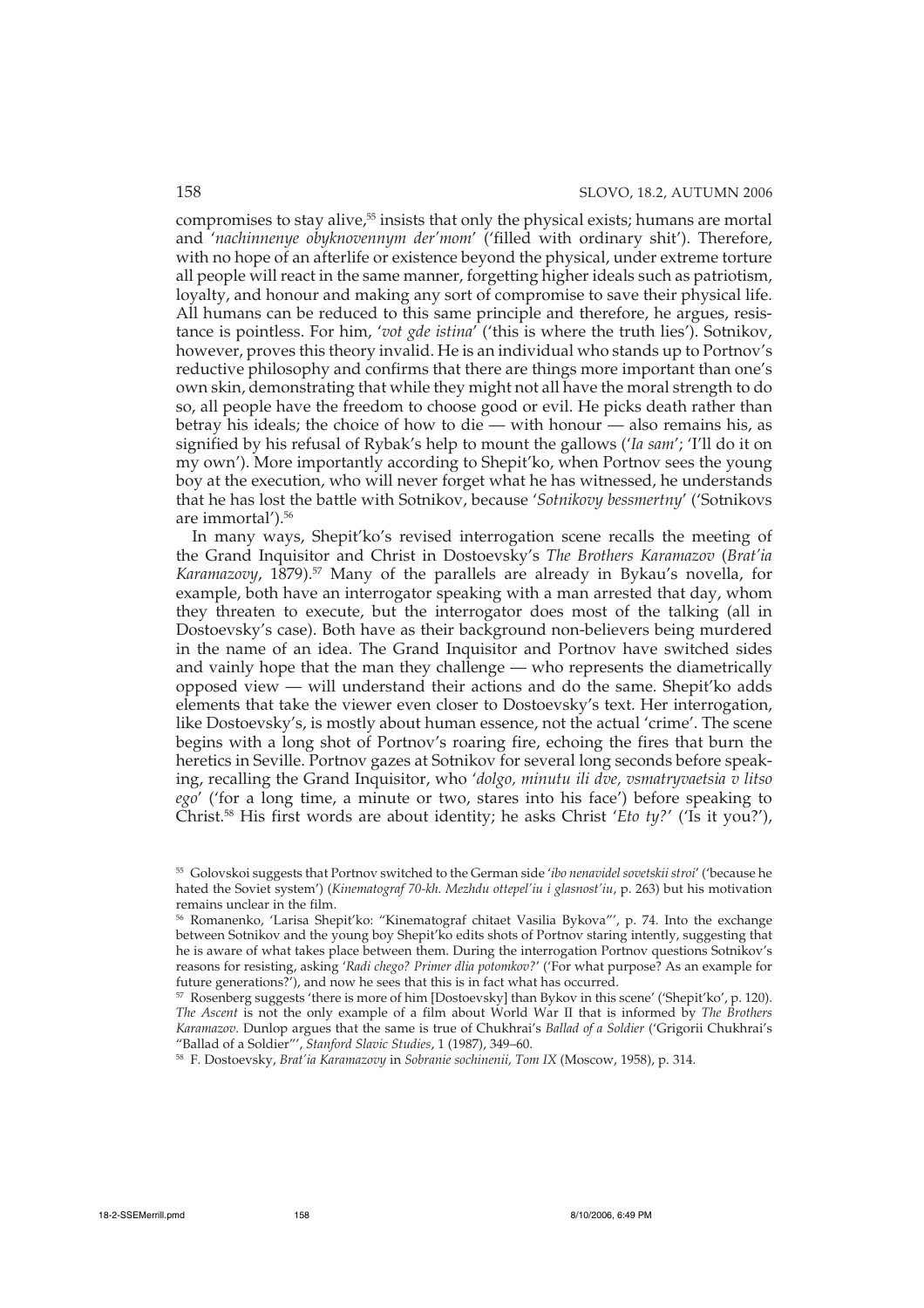paralleling Portnov's opening question, '*ty kto?*' ('who are you?'). Both questions go unanswered. Like the Grand Inquisitor, by the end of the scene Portnov still has physical power, yet the audience senses his moral weakness in the face of a better example. Each still clings to his original ideas, but clearly has been shaken by this meeting.

The Grand Inquisitor's words are the 'rationale that virtually every totalitarian system has used to justify its rule'.<sup>59</sup> By alluding to Dostoevsky's 'Legend of the Grand Inquisitor', and placing her Christ figure Sotnikov within this allusion, Shepit'ko creates a potential new reading of *The Ascent*. Opposed to the Grand Inquisitor stands Christ, the ultimate individual who, for Dostoevsky, rejects all coercion and affirms mankind's ability to choose between good and evil that dehumanizing totalitarian philosophies take away. In contrast to the herd that the Grand Inquisitor and Portnov see so condescendingly, Christ and Sotnikov stand for the individual and his inherent ability to choose between good and evil. $60$ 

In this light Sotnikov's final words to Portnov take on a potential new meaning. During the interrogation he refuses to give his last name to Portnov. The next morning before heading for the gallows, however, he reveals it, along with other biographical information, as a means of reminding Portnov that he is an individual with an identity, despite the investigator's attempts to deny him this uniqueness. Sotnikov's expression of his individuality demonstrates his refusal to become a member of the faceless herd that bows down to Portnov's dehumanizing philosophy in an attempt to save their lives.<sup>61</sup>

Shepit'ko insisted that each generation must have its own '*osoznannaia tochka nravstvennogo otcheta*' ('acknowledged point of moral reference') and rediscover spiritual values for itself.<sup>62</sup> Passively accepting these values unquestioningly from others places humanity's '*chelovecheskaia priroda v opasnosti*' ('human nature in danger'); this, she said, is the topic of the film ('*Ob etom fil'm*'; 'This is what the film is about').<sup>63</sup> Rybak is Shepit'ko's example of this danger; he, she warns, exemplifies '*katastrofichnost' bezdukhovnosti i obezlichennosti, vsiu tragichnost' otsutstviia u cheloveka podlinnykh idealov*' ('the catastrophic nature of despiritualisation and depersonalization, the whole tragedy of the man who lacks true ideals').64 Shepit'ko shows Rybak's loss of humanity by connecting him with two animals, sheep and dogs. When the sleigh carrying the prisoners enters the police compound, the

<sup>59</sup> R. Feuer Miller, The Brothers Karamazov: *Worlds of the Novel* (New York: Twayne, 1992), p. 67.

<sup>60</sup> Portnov watches sadly as Sotnikov is tortured, as if realizing that Sotnikov represents a path he could have taken if he had the moral strength; this is perhaps why Shepit'ko introduces a connection between the two not present in Bykau's novella. They studied in the same teachers' institute in Vitebsk, the one piece of information about his past she supplies.

 $61$  The closing words of the interrogation are also about identity, emphasizing this important theme. Their roles are briefly switched, as Sotnikov asks Portnov '*kem ty byl do voiny?*' ('who were you before the war?') and Portnov does not answer, likely because he is aware he is also part of the faceless machine he represents.

<sup>62</sup> Karakhan, 'Krutoi put' "Voskhozhdeniia"', p. 86.

<sup>63</sup> Romanenko, 'Larisa Shepit'ko: "Kinematograf chitaet Vasilia Bykova"', p. 70.

<sup>64</sup> Karakhan, 'Krutoi put' "Voskhozhdeniia"', p. 91.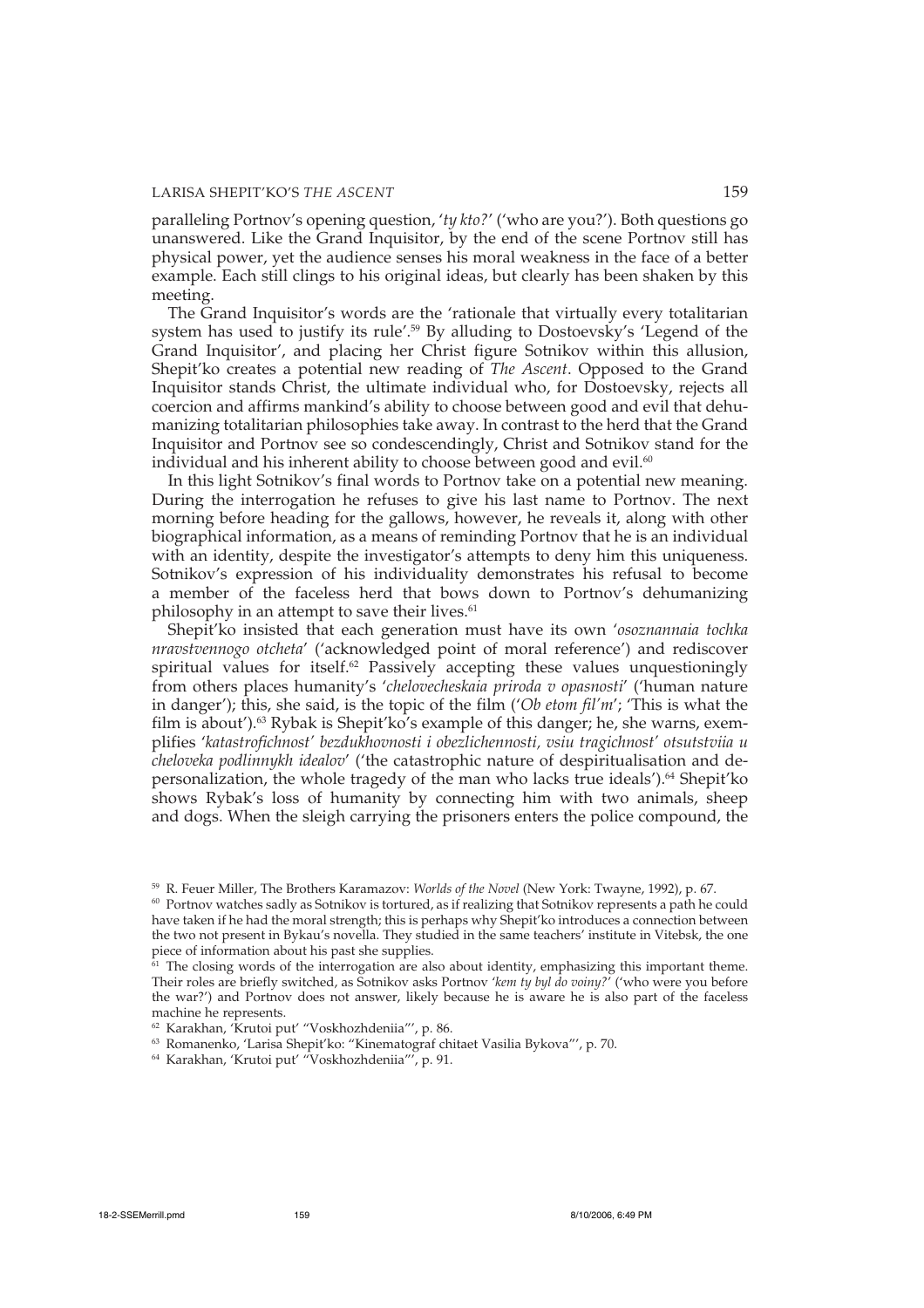camera quickly shows a sheep being skinned nearby by German soldiers, who watch attentively as the prisoners are driven into the police station courtyard. Immediately after this, the camera cuts to Rybak, who is wearing a sheepskin coat, to which attention is called when one of the guards calls him '*polushuba*' ('sheepskin coat').<sup>65</sup> Dostoevsky's Grand Inquisitor condescendingly refers to humans as an obedient herd ('poslushnoe stado'), and Rybak follows along like one of the sheep of Portnov's herd. When wounded, Sotnikov confesses to Rybak that he was afraid to die '*odin v pole, kak sobaka*' ('alone in a field, like a dog'), but he does not, and the elder later tells him that he will die a human, not a dog (Bykau's Sotnikov, on the other hand, once feared burial in a nameless mass grave, but that now seems like a '*mechta*' ('dream') in light of how the Germans will likely dispose of his body; p. 188). Rybak, on the other hand, saves his physical life, but becomes the dog Sotnikov so feared. Barking is heard in the background throughout the final scene and the camera draws attention to a dog standing by the closing gate, with which Rybak is now alone in the courtyard. Rybak's desperate howl after his failed suicide attempt, on which the film ends, illustrates the dehumanizing effect his choice has had.

Shepit'ko consciously chose to use abundant religious imagery, but the religious and political complement each other in the film and work towards the same goal. Shepit'ko often spoke of the spiritual and the political in the same contexts; for example, in Bykau's *Sotnikov* she saw '*znachenie v zhizni liudei ne tol'ko obshchechelovecheskikh poniatii — "dukhovnost'", "samosoznanie", "moral'nyi dolg", — no glavnoe — znachenie tekh kommunisticheskikh idealov, kotorye vospitany v nas sovetskim stroem. Povest' govorit o dukhovnosti sovetskogo cheloveka*' ('the significance in people's lives not only of universal human concepts- "spirituality", "self-awareness", "moral debt" — but mainly — the importance of those communist ideals, which we have been taught by the Soviet system. The story talks about the spirituality of the Soviet man').<sup>66</sup> Shepit'ko demonstrates the convergence of Christian and political elements in two important moments. The young boy in whom Sotnikov will live on is wearing a *budenovka*, the Red Army hat introduced in 1919 and associated with the earliest days of communist rule in the Soviet Union. Its star echoes the star from Sotnikov's *pilotka*, which disappears after his capture.<sup>67</sup> In addition, Shepit'ko's Sotnikov proudly states that he was born in 1917; he is a literal child of the revolution (in the novella he was born in 1916, like Rybak). In an interview Shepit'ko describes Sotnikov as imbued with the positive spirit of this era: '*idei vremeni, vysokie idealy, entuziazm, al'truizm, napolniaiushchie te gody, — vse eto stalo neot"emlemoi chast'iu ego sushchestva*' ('the ideas of the time, high ideals, enthusiasm, altruism

<sup>&</sup>lt;sup>65</sup> This passage also has Christian associations; immediately afterward two guards argue about who will receive this sheepskin coat after Rybak is executed, recalling the Roman soldiers casting lots for Christ's clothes (Mark 15:24). In the Gospels Christ is called the 'Lamb of God' (John 1:29) and His followers are sheep (John 21:16–17).

<sup>66</sup> Karakhan, 'Krutoi put' "Voskhozhdeniia"', p. 87.

 $67$  Sotnikov is also branded with a star; while this was a real form of torture employed on partisans, it also emphasizes that his Christ-like suffering has political overtones (Bykau's Sotnikov is beaten and has his fingernails prized off).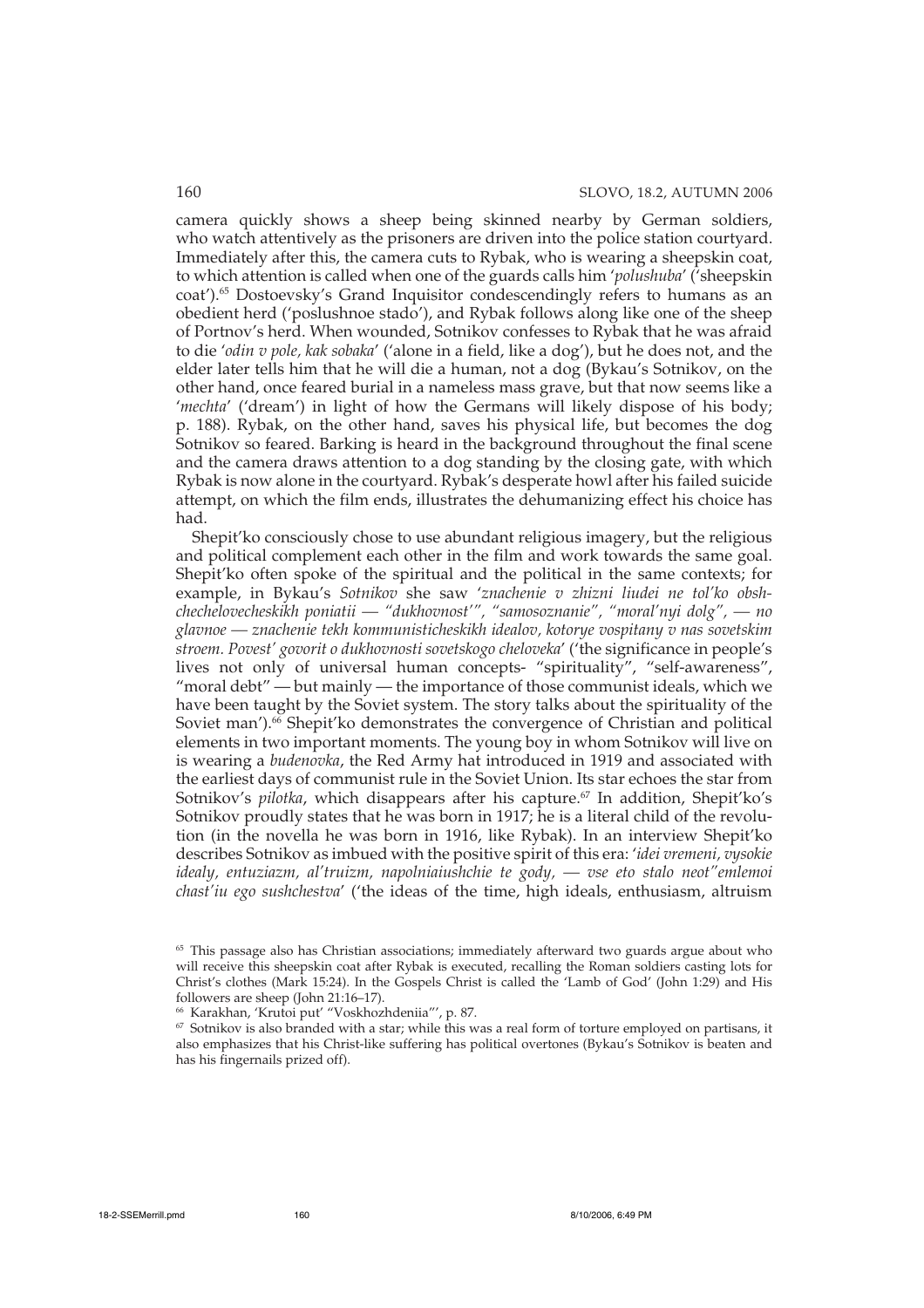which filled these years — all this became an integral part of his existence').<sup>68</sup> He goes to his death rather than be untrue to the ideals of 1917.

The repeated Judas images Shepit'ko introduces into *The Ascent* emphasize the theme of betrayal. Here it is important to note that Rybak plays Judas on two levels. First, he is the one who surrenders and thereby leads Sotnikov into captivity (although Sotnikov's alternative is death in Demchikha's attic). Second, and more importantly, Rybak betrays his country. The young boy in the *budenovka* witnesses Rybak's treacherous act and glares at him in silent judgment. Shepit'ko's references to the Grand Inquisitor, who has been disloyal to Christ, parallel Rybak's betrayal of higher ideals, in this case of a political nature against his country. The young boy and Sotnikov, the children of the revolution, have both been betrayed by Rybak, and ultimately by Portnov and his philosophy. In Bykau's novella Sotnikov thinks that Portnov looks like Hitler (p. 235), but Shepit'ko removes this similarity, allowing the viewer to compare Portnov to other totalitarian dictators, especially Hitler's opponent in World War II, Stalin. Stalin and his oppressive government, in this interpretation, represent a betrayal of early communist ideals — as Beardow notes, many have seen similarities between early communism and Christianity<sup>69</sup> — in favor of a totalitarian system that represses the individual. Gillespie strongly hints in the direction of this more universal reading when he asks, 'Portnov would have served as the typical "positive hero" in Stalinist fiction, the centre of resistance to Nazism, yet here he is its evil embodiment. Is Shepitko here suggesting that there is little difference between serving Nazi or communist masters?'.70 He does not develop this thought further, but my analysis suggests an affirmative answer to his question.

Shepit'ko repeatedly said that her film would make sense '*lish' v tom sluchae, esli ideia kartiny okazhetsia tselikom napravlennoi v nashi dni*' ('only if the point of the picture turns out to be entirely focused on our time').<sup>71</sup> Sotnikovs, she argued, are needed today no less than they were during the war years, because of the important moral choices that must be made every day.72 In order to better '*vstriakhnut'* pogruzivshikhsia v son' ('shake up those who have fallen asleep')<sup>73</sup> she included references to Christ, politics, and literature in her film, all of which work toward the same end. The key to understanding Larisa Shepit'ko's *The Ascent* lies not in isolating layers of meaning and calling it a 'political' or 'religious' film, but in

<sup>73</sup> Karakhan, 'Krutoi put' "Voskhozhdeniia"', p. 86.

<sup>68</sup> Karakhan, 'Krutoi put' "Voskhozhdeniia"', p. 90.

 $69$  'Soviet cinema — war revisited', p. 15.

<sup>70</sup> Gillespie, *Russian Cinema*, p. 139.

<sup>71</sup> Iu. Raksha, 'Moe proizvedenie — nash fil'm', in *Kniga o Larise Shepit'ko*, ed. by E. Klimov (Moscow: Iskusstvo, 1987), pp. 129–37 (p. 130).

<sup>72</sup> Karakhan, 'Krutoi put' "Voskhozhdeniia"', p. 87. It is important to note that Sotnikov's moral choice is echoed in the others who are executed alongside him. The elder says nothing about his partisan connections. Young Basia, despite torture, does not tell who helped to hide her. Demchikha, hysterical at the thought of leaving her children orphans, offers to reveal who hid Basia, but then, encouraged by the elder's words, supplies an obviously false name and refuses to say more. The same is true of Rybak's beloved Zosia and her family, who are shot and their farmhouse burned down.